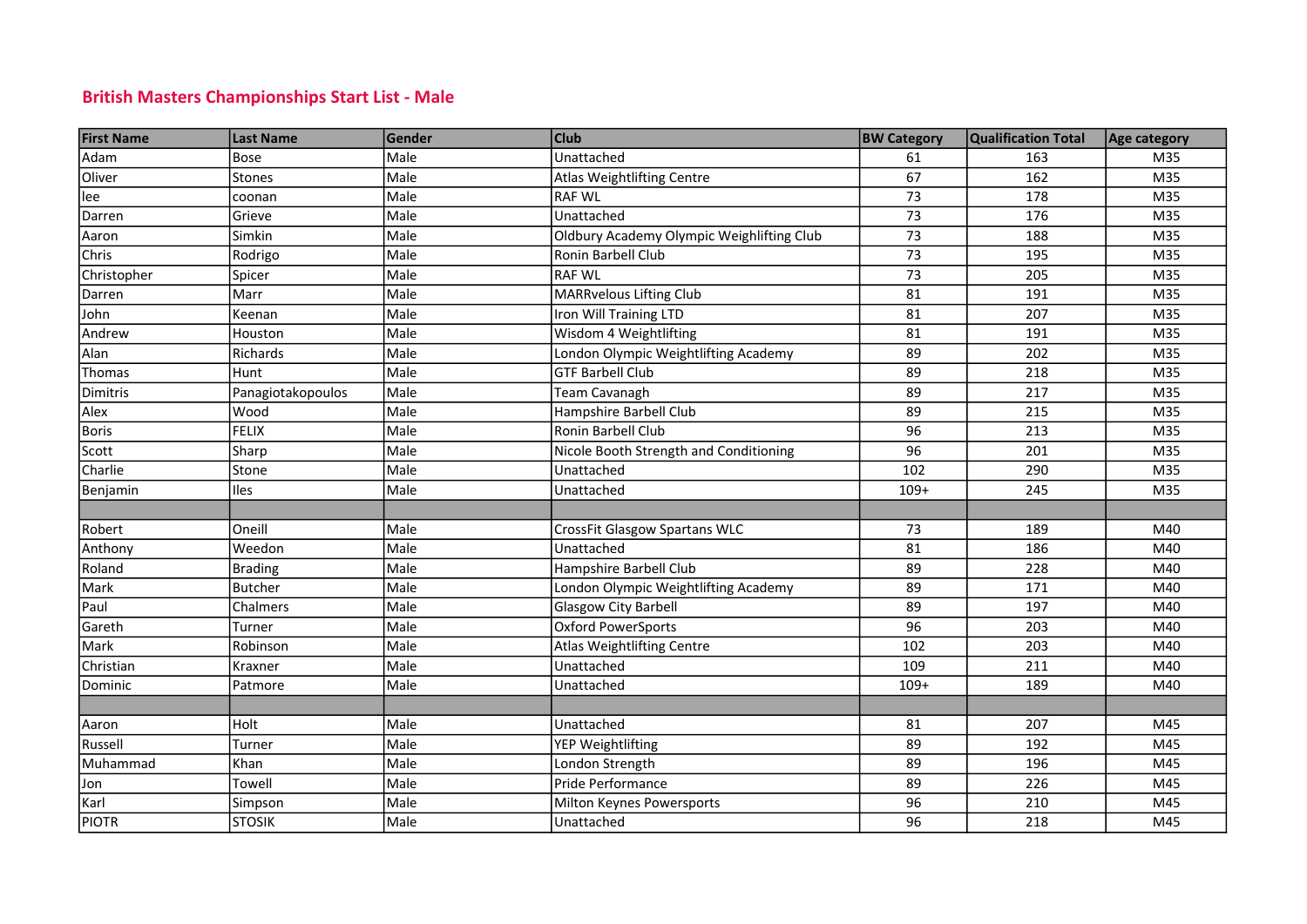| 102 |     |     |
|-----|-----|-----|
|     | 202 | M45 |
| 102 | 176 | M45 |
| 102 | 249 | M45 |
| 109 | 178 | M45 |
|     |     |     |
| 61  | 138 | M50 |
| 89  | 168 | M50 |
| 89  | 165 | M50 |
| 89  | 151 | M50 |
| 96  | 212 | M50 |
| 102 | 187 | M50 |
| 102 | 175 | M50 |
|     |     |     |
| 73  | 131 | M55 |
| 73  | 143 | M55 |
|     | 133 | M55 |
| 81  |     |     |
| 89  | 146 | M55 |
| 89  | 170 | M55 |
| 96  | 166 | M55 |
|     |     |     |
| 67  | 126 | M60 |
| 81  | 132 | M60 |
| 81  | 130 | M60 |
| 81  | 155 | M60 |
| 89  | 180 | M60 |
| 89  | 190 | M60 |
| 96  | 123 | M60 |
| 96  | 179 | M60 |
| 96  | 131 | M60 |
|     |     |     |
| 89  | 112 | M65 |
|     |     |     |
| 81  | 83  | M70 |
|     |     |     |
| 81  | 80  | M75 |
| 89  | 75  | M75 |
|     |     |     |
|     |     |     |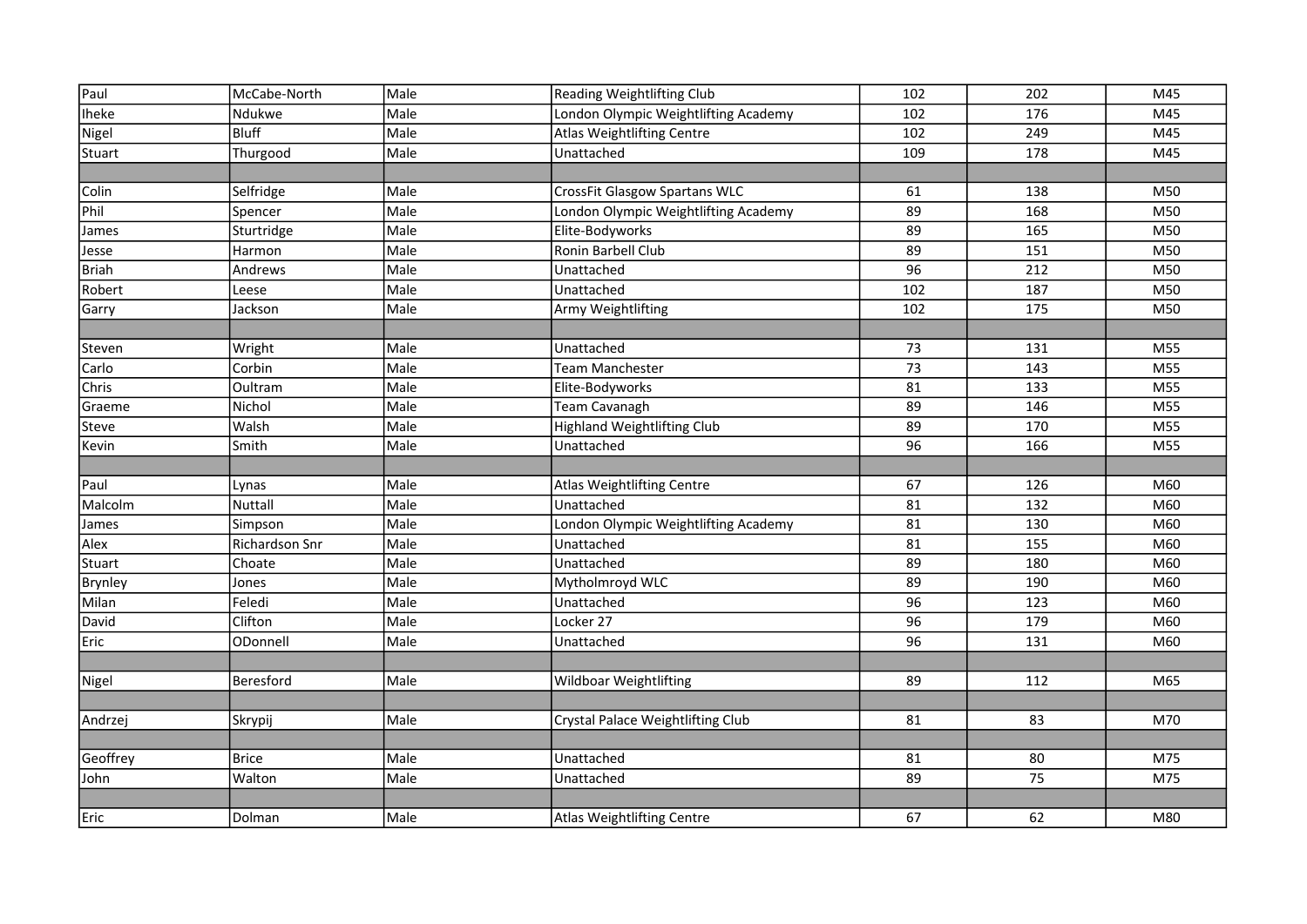## British Masters Championships Start List - Female

| <b>First Name</b> | <b>Last Name</b> | Gender | <b>Club</b>                          | <b>BW Category</b> | Qualification Total | Age category |
|-------------------|------------------|--------|--------------------------------------|--------------------|---------------------|--------------|
| Clare             | Dane             | Female | <b>Bounce Gym Weightlifting</b>      | 55                 | 125                 | W35          |
| Gemma             | Peregrine        | Female | North Tyneside Barbells              | 55                 | 141                 | W35          |
| Pui Kwan          | Yu               | Female | Ronin Barbell Club                   | 59                 | 125                 | W35          |
| Holly             | Ni raghallaigh   | Female | London Olympic Weightlifting Academy | 59                 | 97                  | W35          |
| Caroline          | Marks            | Female | Unattached                           | 59                 | 125                 | W35          |
| Gilda             | Trapani          | Female | Mem's Weightlifting                  | 59                 | 140                 | W35          |
| Natasha           | Phillips         | Female | Wildboar Weightlifting               | 64                 | 116                 | W35          |
| Julie             | Wilson           | Female | Team Cavanagh                        | 64                 | 139                 | W35          |
| Alyssa            | Tresch           | Female | Unattached                           | 64                 | 132                 | W35          |
| Jenni             | Ball             | Female | Orwell Weightlifting Club            | 64                 | 133                 | W35          |
| Sara              | Brayfield        | Female | <b>Guildford Weightlifting</b>       | 71                 | 158                 | W35          |
| Tracy             | Rosser           | Female | SA1 Olympic Weight Lifting Academy   | 71                 | 153                 | W35          |
| Emilia            | Budahazy         | Female | Ronin Barbell Club                   | 71                 | 136                 | W35          |
| Sarah-Anne        | Duncan           | Female | Unattached                           | 76                 | 126                 | W35          |
| Laurina           | <b>Mullings</b>  | Female | London Strength                      | 81                 | 109                 | W35          |
| Laura             | Podstawka        | Female | Unattached                           | 87                 | 173                 | W35          |
| Calli             | Rouse            | Female | SA1 Olympic Weight Lifting Academy   | $87+$              | 120                 | W35          |
| Krystal           | Camobell         | Female | Ronin Barbell Club                   | $87+$              | 150                 | W35          |
| Avery             | Hennings         | Female | white label Weightlifting            | $87+$              | 126                 | W35          |
| Pia               | Kemppi           | Female | Woking Weightlifting Club            | $87+$              | 156                 | W35          |
|                   |                  |        |                                      |                    |                     |              |
| Helen             | Qualters         | Female | Unattached                           | 55                 | 115                 | W40          |
| Georgina          | Williams         | Female | London Strength                      | 55                 | 134                 | W40          |
| Natalie           | Eyers            | Female | Unattached                           | 55                 | 68                  | W40          |
| Rachel            | Lee              | Female | <b>Atlas Weightlifting Centre</b>    | 55                 | 97                  | W40          |
| Kelly             | Vaughan          | Female | Crystal Palace Weightlifting Club    | 59                 | 124                 | W40          |
| Rebecca           | Cheslett         | Female | Mytholmroyd WLC                      | 59                 | 133                 | W40          |
| Janine            | Hussey           | Female | <b>Team Manchester</b>               | 64                 | 145                 | W40          |
| Lou               | Herron           | Female | Hampshire Barbell Club               | 64                 | 167                 | W40          |
| Hayley            | Roebuck          | Female | Unattached                           | 71                 | 134                 | W40          |
| Emma              | <b>Wilkins</b>   | Female | CrossFit Glasgow Spartans WLC        | 76                 | 132                 | W40          |
| Christine         | Smithson         | Female | Team Cavanagh                        | 76                 | 154                 | W40          |
| Alison            | Mallard          | Female | Ronin Barbell Club                   | 81                 | 135                 | W40          |
| Rachel            | Ellison          | Female | <b>Wildboar Weightlifting</b>        | 81                 | 137                 | W40          |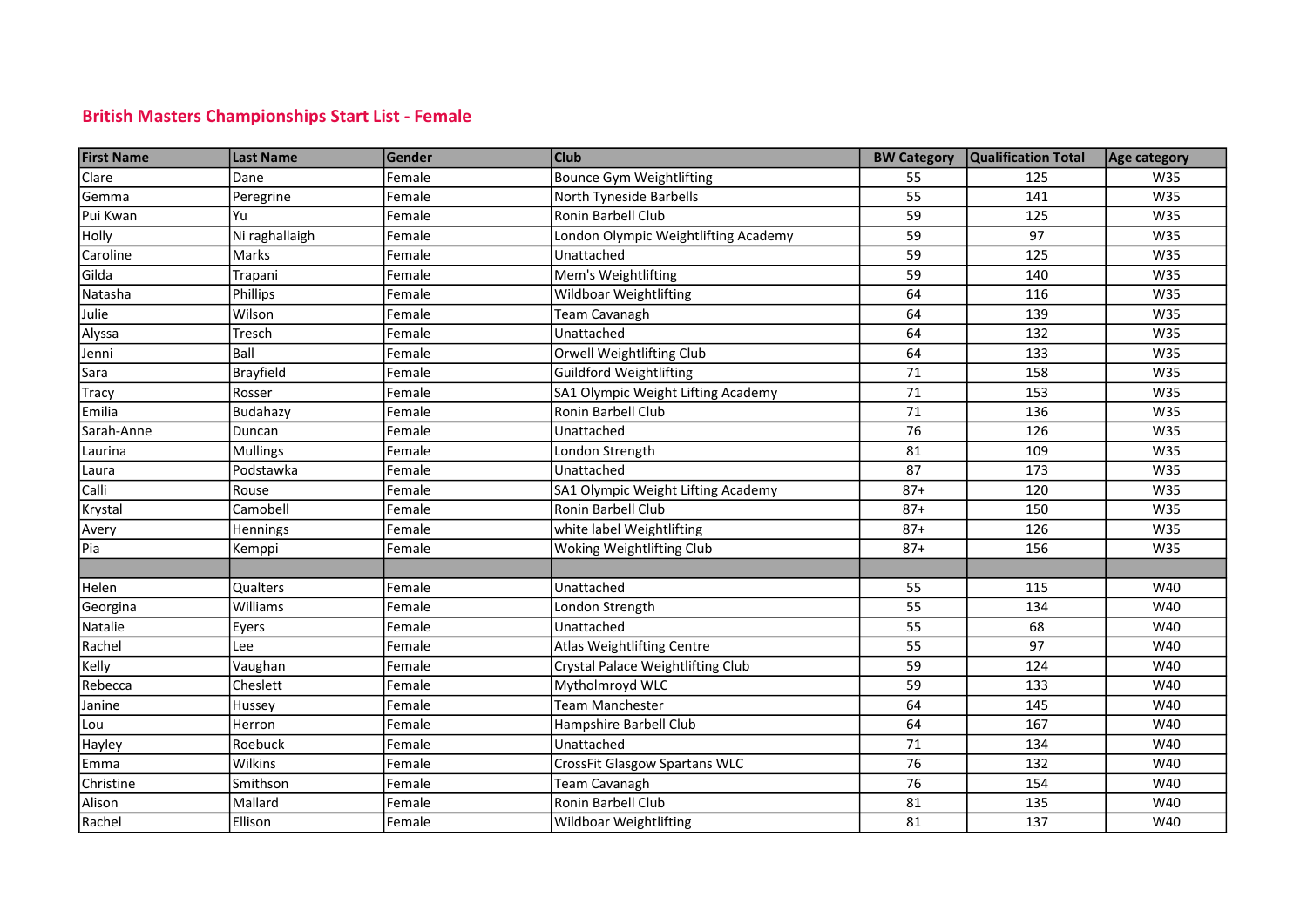| Elisabeth    | Mouchard              | Female | Wythenshawe WLC                      | 81              | 98  | W40        |
|--------------|-----------------------|--------|--------------------------------------|-----------------|-----|------------|
| Sophia       | Maynell               | Female | Unattached                           | 87              | 114 | W40        |
| Helen        | Robertson             | Female | Unattached                           | $87 +$          | 110 | W40        |
|              |                       |        |                                      |                 |     |            |
| Beth         | Massey                | Female | White Label Weightlifting            | 55              | 110 | W45        |
| Cheryl       | Crosbie               | Female | White Label Weightlifting            | $\overline{55}$ | 91  | W45        |
| Elaine       | Sims                  | Female | White Label Weightlifting            | 71              | 143 | W45        |
| Marie-Pierre | Shaw                  | Female | London Strength                      | 76              | 131 | W45        |
| Emma         | <b>Wilkins</b>        | Female | <b>CrossFit Glasgow Spartans WLC</b> | $\overline{76}$ | 132 | W45        |
| Victoria     | Williams              | Female | Atlas Weightlifting Centre           | 76              | 109 | W45        |
| Nicole       | Bernard               | Female | Reada WL                             | 81              | 112 | W45        |
| Robyn        | Morgan                | Female | Unattached                           | 81              | 120 | W45        |
| Alexandra    | von Haselberg-Palyvou | Female | Guildford Weightlifting              | 81              | 141 | W45        |
| Clair        | Fiddaman              | Female | <b>Colchester Weightlifting</b>      | 87              | 107 | W45        |
| Victoria     | De Val                | Female | Unattached                           | $87+$           | 126 | W45        |
|              |                       |        |                                      |                 |     |            |
| Tina         | Foulger               | Female | Orwell Weightlifting Club            | 59              | 100 | W50        |
| Claire       | Marchant              | Female | Unattached                           | 59              | 97  | W50        |
| Joanne       | Gilham                | Female | Hampshire Barbell Club               | 64              | 107 | W50        |
| Sharon       | Oakley                | Female | Crystal Palace Weightlifting Club    | 71              | 121 | W50        |
| Joanne       | Reay                  | Female | Unattached                           | 71              | 99  | W50        |
| Justine      | Howlett               | Female | Unattached                           | 71              | 117 | W50        |
| Andrea       | Peck                  | Female | Phoenix Weightlifting                | 76              | 85  | W50        |
| Zoe          | Chandler              | Female | Weights & Cakes CIC                  | $87 +$          | 107 | W50        |
|              |                       |        |                                      |                 |     |            |
| Elizabeth    | Parkes                | Female | Unattached                           | 55              | 85  | W55        |
| Nikki        | Acton                 | Female | Elite-Bodyworks                      | 64              | 72  | W55        |
| Pam          | <b>McVitie</b>        | Female | Triple X Weightlifting Club          | 71              | 100 | <b>W55</b> |
| Jo           | <b>MacManus</b>       | Female | Hampshire Barbell Club               | 71              | 111 | <b>W55</b> |
| Trish        | <b>Tippett</b>        | Female | Unattached                           | 71              | 93  | W55        |
|              |                       |        |                                      |                 |     |            |
| Patricia     | Tenn                  | Female | Unattached                           | 55              | 87  | W60        |
| Voula        | Karavias              | Female | Unattached                           | 59              | 81  | W60        |
| Trisha       | Forbes                | Female | Unattached                           | 71              | 70  | W60        |
| Victoria     | Man                   | Female | Crystal Palace Weightlifting Club    | 87              | 96  | W60        |
|              |                       |        |                                      |                 |     |            |
| <b>Clio</b>  | <b>Bellenis</b>       | Female | Unattached                           | 64              | 81  | W65        |
|              |                       |        |                                      |                 |     |            |